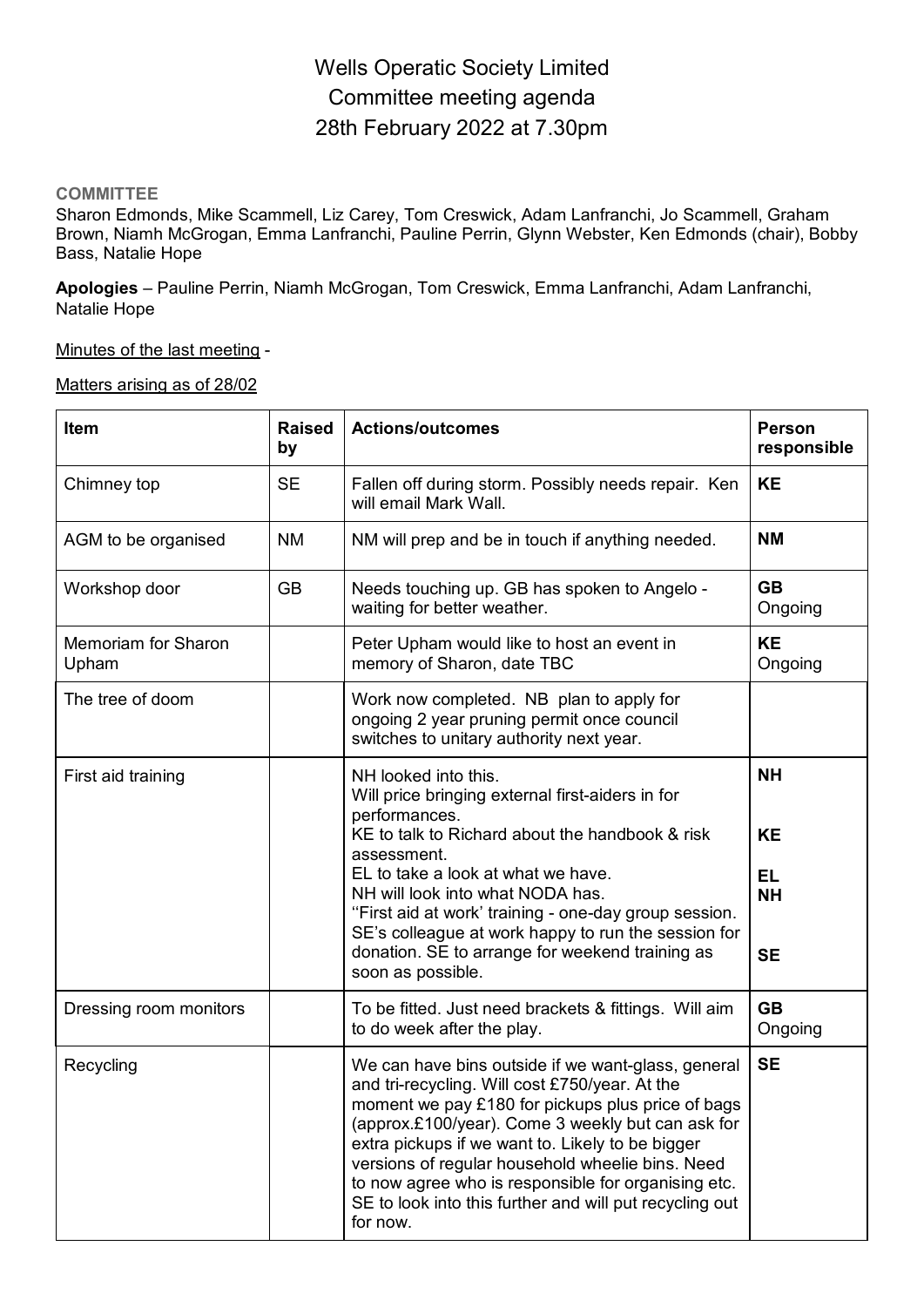| Kylie Siggs, who is mum<br>to two of the children who<br>were in the pantomime,<br>volunteered to become<br>our new child welfare<br>officer to take over from<br>Doreen.<br>Doreen has said she is<br>happy to go through<br>everything necessary with<br>Kylie. | Agreed. KE has written to Kylie and Doreen.<br>Handover to take place during 'Big Fish' | <b>KE</b> |
|-------------------------------------------------------------------------------------------------------------------------------------------------------------------------------------------------------------------------------------------------------------------|-----------------------------------------------------------------------------------------|-----------|
|-------------------------------------------------------------------------------------------------------------------------------------------------------------------------------------------------------------------------------------------------------------------|-----------------------------------------------------------------------------------------|-----------|

### Correspondence as of 28/02

| <b>Item</b>                                                                                                                   | <b>Actions/outcomes</b>                                                                                                                                                                                                                                                                                                                                                                                                                                                                                                                 | <b>Person</b><br>responsible        |
|-------------------------------------------------------------------------------------------------------------------------------|-----------------------------------------------------------------------------------------------------------------------------------------------------------------------------------------------------------------------------------------------------------------------------------------------------------------------------------------------------------------------------------------------------------------------------------------------------------------------------------------------------------------------------------------|-------------------------------------|
| Email from Richard Wright as he<br>is moving from Wells. His duties<br>at the theatre will need to be<br>covered.             | Bar licence - NM. Course sourced but training now<br>urgent. Do we need a second?<br>Will also need someone to organise front of house<br>and box office, plus recommend some additional<br>people trained up to be able to run box office. Glen<br>happy to train for box office.<br>Ken to ask Sally T about co-ordinating the whole of<br>front of house.<br>Ken to also send out mailing to all members for<br>volunteers for the box office and front of staff.<br>Also need additional bar supervisors. Liz happy to<br>be added. | <b>NM</b><br><b>KE</b><br><b>KE</b> |
| Email from Wells Voice, Asked if<br>we would like to contribute to<br>Queen's jubilee Sunday 5th June<br>in performance zone. | MailChimp sent out to society to see if anyone<br>wants to do something (replies to be sent directly to<br>Wells Voice)                                                                                                                                                                                                                                                                                                                                                                                                                 | <b>NFA</b>                          |

# Treasurer's Report & Box Office as of 28/02

| <b>Item</b>                          | Actions/outcomes   Person responsible |
|--------------------------------------|---------------------------------------|
| No report this month as Pauline away |                                       |
|                                      |                                       |

### Membership as of 28/02

| <b>Item</b>                                                   | <b>Actions/outcomes</b>                                                                | <b>Person</b><br>responsible |
|---------------------------------------------------------------|----------------------------------------------------------------------------------------|------------------------------|
| Forms have been handed out to<br>new cast members in Big Fish | Bobby will also check with Doreen that everyone<br>in the play has current membership. | BB                           |
|                                                               |                                                                                        |                              |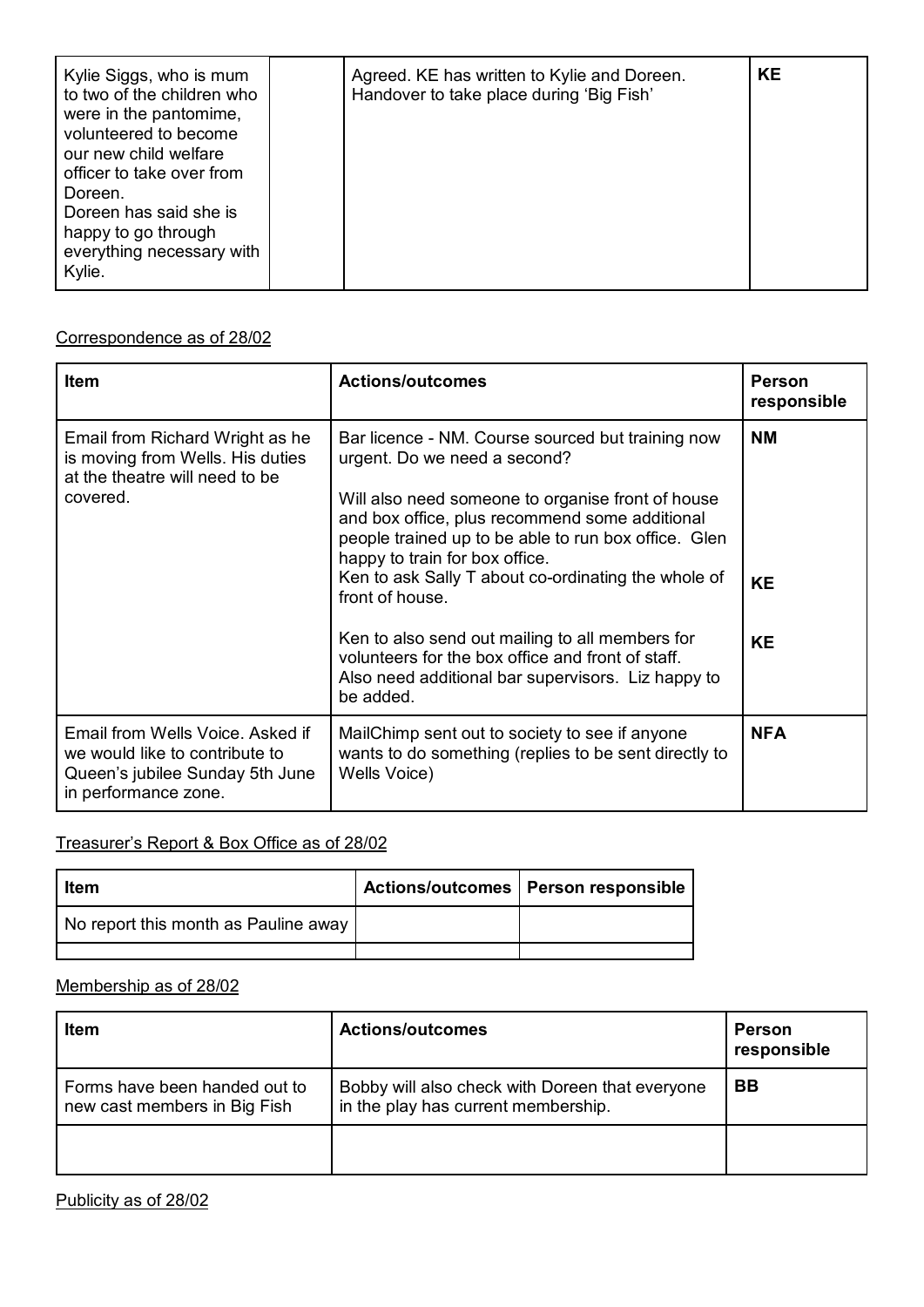| <b>Item</b>                                                                      | <b>Actions/outcomes</b> | Person<br>responsible |
|----------------------------------------------------------------------------------|-------------------------|-----------------------|
| Ken has found a new company able to do posters to fit the<br>new board.          |                         | <b>KE</b>             |
| Bobby and Sharon were on Glastonbury radio to talk about the<br>2 upcoming plays |                         | Info only             |

# Theatre renovations as of 28/02

| <b>Item</b>                                                                                                                                                                                                     | <b>Actions/outcomes</b>                                                                                                                                                                                                                                   | <b>Person</b><br>responsible      |
|-----------------------------------------------------------------------------------------------------------------------------------------------------------------------------------------------------------------|-----------------------------------------------------------------------------------------------------------------------------------------------------------------------------------------------------------------------------------------------------------|-----------------------------------|
| <b>PAT</b> testing                                                                                                                                                                                              | Need to source training                                                                                                                                                                                                                                   | <b>GB</b><br>Ongoing              |
| Divers Club                                                                                                                                                                                                     | Unclear if this is still running. Roof on<br>garage needs replacing.<br>Pauline to invoice the divers group for<br>rental charge. If no longer wish to use it<br>then theatre will have the space back for<br>potential storage and will repair the roof. | <b>PP</b>                         |
| New sign for billboard by front wall                                                                                                                                                                            | Has arrived and is in theatre, SE to ask<br>builder to put in and pin down to a<br>timescale.                                                                                                                                                             | <b>KE</b><br><b>SE</b><br>Ongoing |
| Tree – yellow line edge. Sign received and<br>has gone up. Rocks/boulders to be used<br>instead of lines. AL quote agreed - five<br>concrete posts and necessary equipment<br>to install<br>Parking in car park | SE to speak to builder about bringing gate<br>posts forward so can add closable gate and<br>sign and add posts around tree to address<br>tree and parking issue in one.<br>Quote sent round and agreed.<br>Emailed again                                  | <b>SE</b><br>Ongoing              |
| Have LED floods for stage                                                                                                                                                                                       | Will be installed soon - aiming for Tuesday<br>after the play.                                                                                                                                                                                            | <b>GB</b><br>Ongoing              |

### Hire as of 28/02

| <b>Item</b>                        | <b>Actions/outcomes</b>                                                                                                | <b>Person</b><br>responsible |
|------------------------------------|------------------------------------------------------------------------------------------------------------------------|------------------------------|
| Small Steps x 2                    | Ongoing                                                                                                                | <b>SE</b>                    |
| Cosmo group                        | Ongoing                                                                                                                | <b>SE</b>                    |
| Sustainable Wells                  | On hold (CV-19)                                                                                                        | <b>Sarah Briton</b>          |
| <b>Theatre Festival</b>            | Neil Johnson - Wells Theatre festival enquiry re: rehearsal room<br>hiring in July. Is now going to use Connect Centre | No longer<br>required        |
| Flower club                        | May want to come back to normal booking arrangements under<br>reduced circumstances.                                   | <b>SE</b><br>Ongoing         |
| <b>Comedy Festival</b><br>27th May | Bar needs to be stripped and prepped                                                                                   | <b>KE</b><br><b>NM</b>       |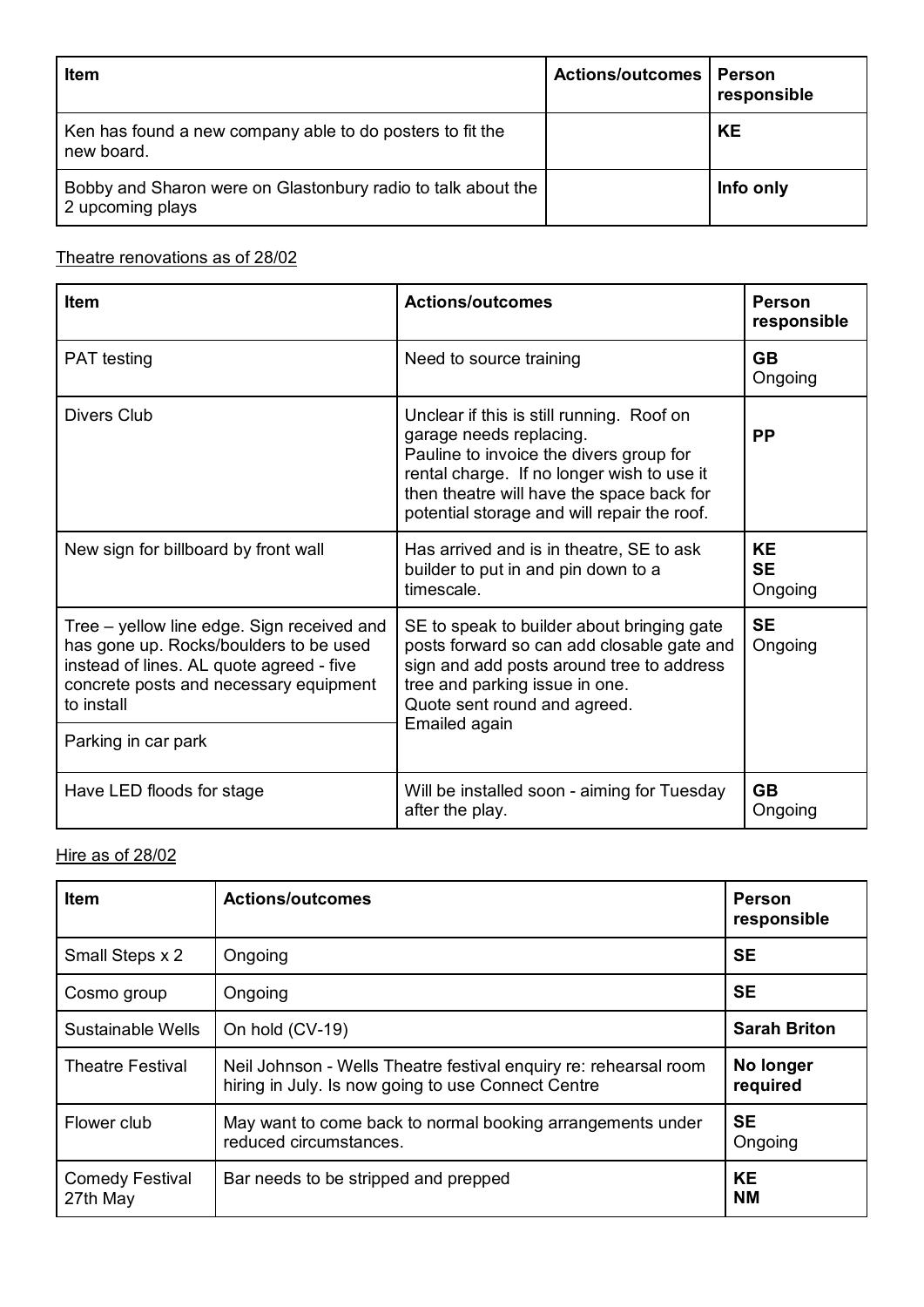| <b>Blood on the Canvas by Richard James</b><br>and<br>Rude Awakenings by Nicholas Ridley |                                       | Mar 09th-12th 2022 |                                       |
|------------------------------------------------------------------------------------------|---------------------------------------|--------------------|---------------------------------------|
| <b>Director</b>                                                                          | <b>Sharon Edmonds</b><br>Doreen Grant | Producer           | <b>Sharon Edmonds</b><br>Doreen Grant |
| <b>MD</b>                                                                                |                                       | Choreography       |                                       |
| <b>SM</b>                                                                                | <b>Bobby Bass</b>                     | Lighting           | Nat Hope                              |
| Sound                                                                                    |                                       | Projection         | --                                    |
| Costumes                                                                                 |                                       | Props              |                                       |
| Prompt                                                                                   | <b>Sharon Edmonds</b><br>Doreen Grant | Makeup             |                                       |
| <b>Budget</b>                                                                            |                                       | Publicity          | Adam Lanfranchi                       |
| <b>Photos</b>                                                                            |                                       | Programme          | Adam Lanfranchi                       |
| <b>Ticket prices</b>                                                                     | £12                                   | Rehearsal schedule | Agreed                                |
| FoH                                                                                      | Sally Trayhurn                        | Tickets go live    |                                       |

| <b>Big Fish</b> by John August & Andrew Lippa |                                 | May 02nd - 07th 2022  |                                          |  |
|-----------------------------------------------|---------------------------------|-----------------------|------------------------------------------|--|
| <b>Director</b>                               | Niamh McGrogan                  | Producer              | Doreen Grant                             |  |
| MD                                            | <b>Richard Kerton-Welch</b>     | Choreography          | Elisha Webster                           |  |
| <b>SM</b>                                     | Mike Scammell & Sarah<br>Galton | Lighting              | <b>Graham Brown</b>                      |  |
| Sound                                         | <b>Rick Fitzsimmons</b>         | Projection            | Ollie Tatar                              |  |
| Costumes                                      | <b>Bobby Bass</b>               | Props                 | Jo Scammel, Sue King with Vicky<br>Orman |  |
| Prompt                                        | Frieda Brown                    | Makeup                | Sophie Kerton                            |  |
| <b>Budget</b>                                 | Agreed                          | <b>Publicity</b>      | Adam Lanfranchi                          |  |
| Photos                                        | <b>Greg Tresize</b>             | Programme             | Niamh McGrogan                           |  |
| <b>Ticket</b><br>prices                       | £12<br>£15                      | Rehearsal<br>schedule | Agreed                                   |  |
| FoH                                           | Sally Trayhurn                  | Tickets go live       | To be agreed asap                        |  |

| And Then There Were None by Agatha Christie   September 13th - 17th 2022 |  |
|--------------------------------------------------------------------------|--|
|--------------------------------------------------------------------------|--|

┱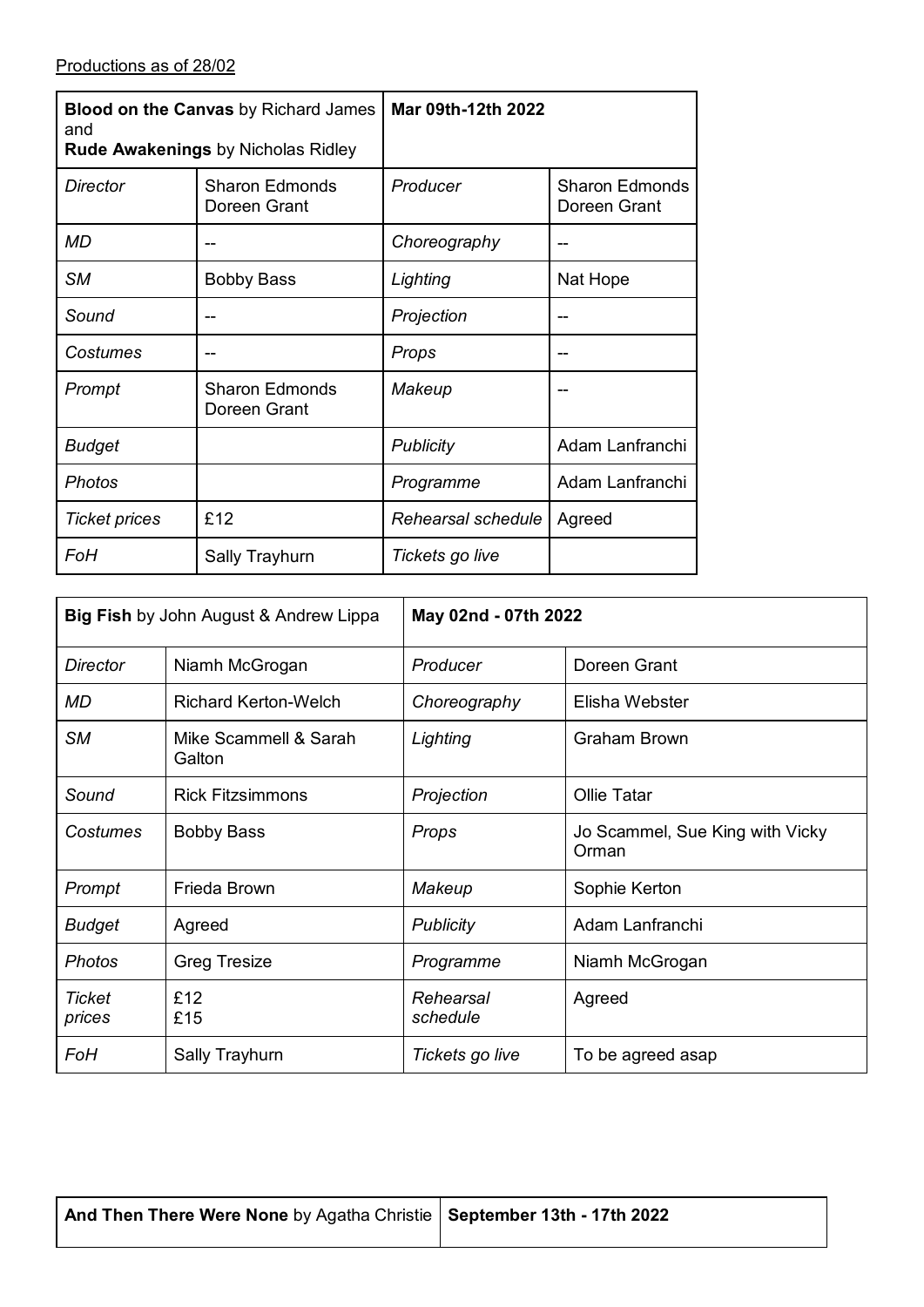| <b>Director</b>      | Adam Lanfrachi          | Producer           | Graham Brown                         |
|----------------------|-------------------------|--------------------|--------------------------------------|
| <b>SM</b>            | Kate Lynch              | Voice coach        | Lois Harbinson                       |
| Sound                | <b>Adrian Mitchell</b>  | Lighting           | <b>Graham Brown</b>                  |
| Costumes             | Louise Sansam           | Props              | Jo Scammell, Vicky Orman<br>Sue King |
| Prompt               | Doreen Grant            | Makeup             | <b>Helen Makin</b>                   |
| <b>Budget</b>        | New budget to be agreed | Publicity          | Adam Lanfranchi                      |
| <b>Photos</b>        | <b>Greg Tresize</b>     | Programme          | Adam Lanfranchi                      |
| <b>Ticket prices</b> | £14                     | Rehearsal schedule | Agreed                               |
| FoH                  | Sally Trayhurn          | Tickets go live    |                                      |

| The Wizard of Oz by L.Frank Baum |                            | December 2022      |                              |
|----------------------------------|----------------------------|--------------------|------------------------------|
| <b>Director</b>                  | <b>Bobby Bass</b>          | Producer           | Niamh McGrogan               |
| MD                               |                            | Choreography       | Zoe Davis (with Chloe Mason) |
| <b>SM</b>                        |                            | Lighting           | <b>Graham Brown</b>          |
| Sound                            |                            | Projection         |                              |
| Costumes                         | Nat Hope and Louise Sansom | Props              |                              |
| Prompt                           | Frieda Brown               | Makeup             |                              |
| <b>Budget</b>                    |                            | <b>Publicity</b>   |                              |
| <b>Photos</b>                    |                            | Programme          | Ken Edmonds                  |
| <b>Ticket prices</b>             |                            | Rehearsal schedule |                              |
| FoH                              |                            | Tickets go live    |                              |

## Proposed productions as of 28/02

| <b>Production and Proposer</b>                                                                                                                                                                                                                                                              | <b>Proposed dates</b>                 |  |
|---------------------------------------------------------------------------------------------------------------------------------------------------------------------------------------------------------------------------------------------------------------------------------------------|---------------------------------------|--|
| Avenue Q by Jeff Whitty or Spamalot by Eric Idle<br><b>Nick Barlow</b>                                                                                                                                                                                                                      | May 2023                              |  |
| The Tempest by William Shakespeare<br>Jonathan Sansam                                                                                                                                                                                                                                       | September 2023 - need<br>confirmation |  |
| GW would like to direct panto 2023. Nick MD, Vicky to write and produce. KE<br>will support GW. Looking at doing Puss in Boots<br>GW noted he is not interested in submitting it for the Cinderella awards<br>Sara Plant may be interested in being Stage Manager but would need<br>support | 16 - 23rd December 2023               |  |
| Ken would like to put on a play in 2023. Agreed. He will look into options.                                                                                                                                                                                                                 | <b>March 2023</b>                     |  |